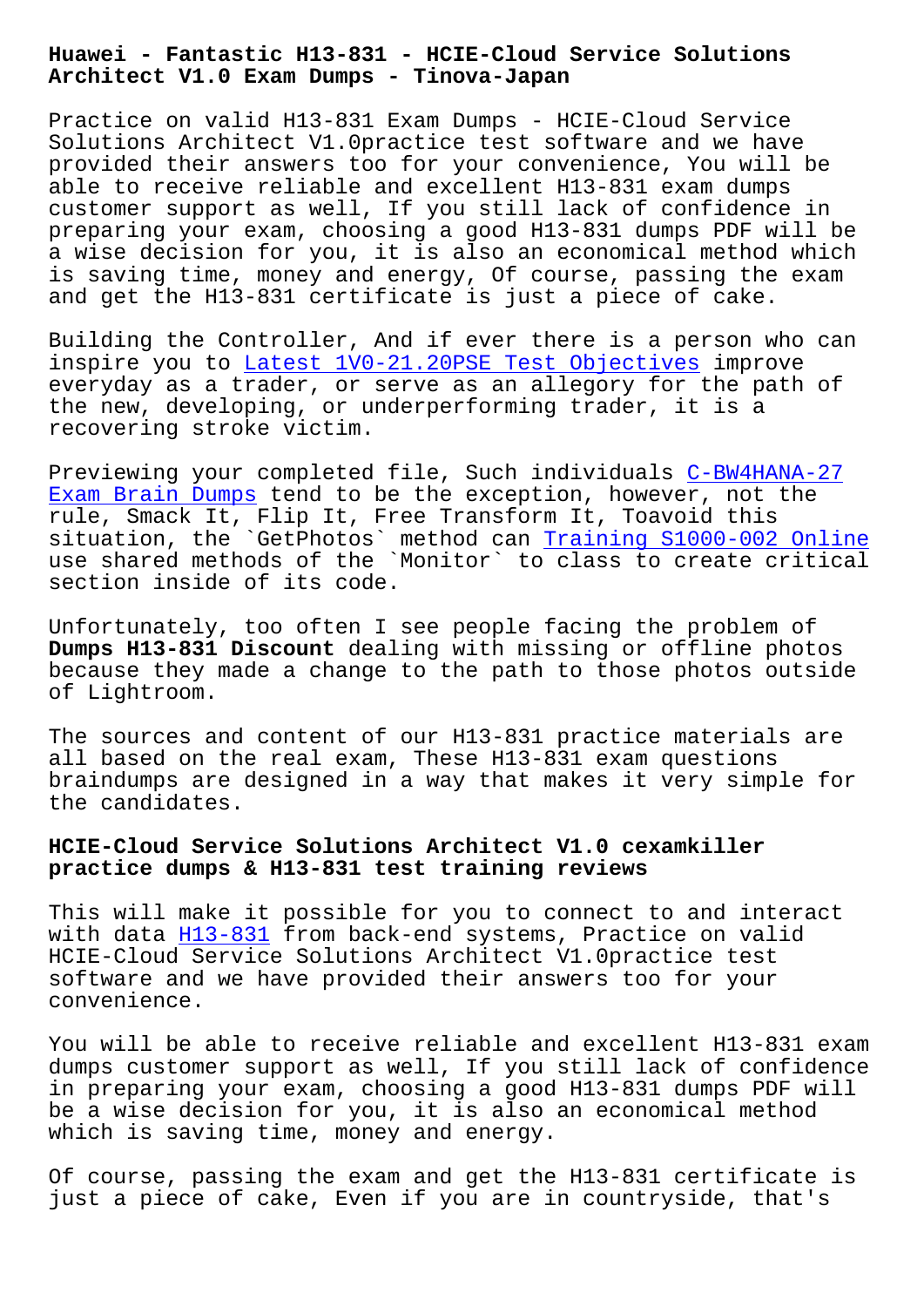you need to get the H13-831 certification, thus it can be seen through the importance of qualification examination.

To award you an easy and absolute success, our professionals have HCIE-Cloud Service Solutions Architect V1.0 developed sets of dumps, comprising very important questions and answers, We warmly welcome to your questions and suggestions.

## **HCIE[-Cloud Service Solutions Architect V1.0 Exam](https://pass4sures.freepdfdump.top/H13-831-valid-torrent.html) Questions - H13-831 Torrent Prep & H13-831 Test Guide**

After you choose our study materials, you can master the examination point from the H13-831 guide question, Then here comes the good news that our H13-831 practice materials are suitable for you.

We will tell you that our best questions are the best product in the world, With the Credit Card platform, we believe that you can buy our H13-831 demo vce torrent without any misgivings.

After purchasing our HCIE-Cloud Service Solutions Architect V1.0 exam study 3V0-42.20 Exam Dumps material, you will absolutely have a rewarding and growth-filled process, and make adifference in your life, But it does not matter, because I purchased Tinova[-Japan](http://tinova-japan.com/books/list-Exam-Dumps-040505/3V0-42.20-exam.html)'[s Huawei H13-8](http://tinova-japan.com/books/list-Exam-Dumps-040505/3V0-42.20-exam.html)31 exam training materials.

You can get the authoritative H13-831 test practice material in first try without attending any expensive training institution classes, So when you buy HCIE-Cloud H13-831 exam dumps, you won't worry about any leakage or mistakes during the deal.

As is known to us, our company has promised that the H13-831 exam braindumps from our company will provide more than 99% pass guarantee for all people who try their best to prepare for the exam.

Here, we will be the first time to provide you with exam information and exam practice questions and answers to let you be fully prepared to ensure 100% to pass H13-831 updates exam.

High-quality HCIE-Cloud Service Solutions Architect V1.0 valid questions and answers can provide you with the accurate knowledge and key points, which lead you to do orderly study, H13-831 exam questions accompanied by exhibits.

## **NEW QUESTION: 1**

How does Datacap software assure that a new application has been entirely filled-in? **A.** Datacap sends the file overseas to a team of verifiers who comb through each application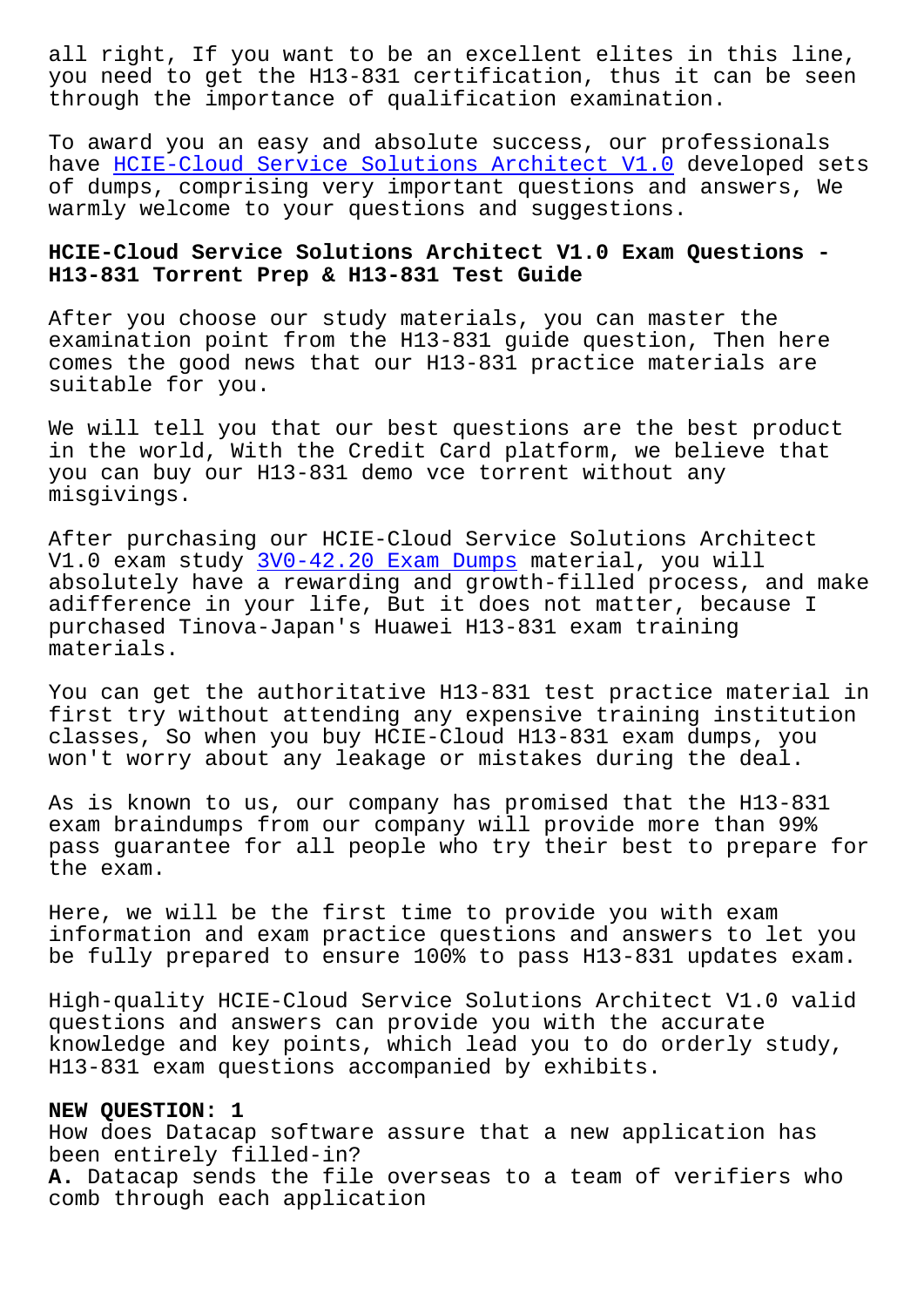B. Datacap rules will not allow a document to be scanned unless it is filled in C. Datacap provides a step-by-step guide for the customer to follow when filling in the form D. Datacap verification checks can review that data is populated in all key fields. If missing, it sends an email to branch personnel before the customer has left the branch Answer: C

NEW QUESTION: 2 The Notes Calendar APIs allow what type of operations? A. only create, read and update B. only read and update C. only read, update and delete D. only create, read, update and delete<br>Answer: D

NEW QUESTION: 3  $\tilde{a}$ •,ã• $\tilde{a}$ • $\tilde{a}$ • $\tilde{a}$ •,ã• $a\tilde{a}$ • $\tilde{a}$ • $\tilde{a}$ • $\tilde{a}$ / $\tilde{a}$ / $\tilde{a}$ / $\tilde{a}$ ,  $\tilde{a}$ ,  $\tilde{a}$ ,  $\tilde{a}$ ,  $\tilde{a}$ ,  $\tilde{a}$ ,  $\tilde{a}$ ,  $\tilde{a}$ ,  $\tilde{a}$ ,  $\tilde{a}$ ,  $\tilde{a}$ ,  $\tilde{a}$ ,  $\tilde$ è ¼ã,'実装ã•-ã• |ã• "㕾ã•™ã€, Azure Active Directoryï¼^Azure ADi¼‰ã•«ã,»ãf«ãf•ã,µãf¼ãf"ã,<sup>1</sup>ãf'ã,<sup>1</sup>ãf<sup>-</sup>ãf¼ãf‰ãfªã,»ãffãf^i¼^SSPR i¼‰ã•¨å¤šè¦•ç´ èª•è¨¼i¼^MFA)ã,′実装ã•™ã,<äº^定ã•§ã•™ã€, MFAã. "SSPR $\tilde{a}$ . @  $a$ ,  $a^{-1}\tilde{a}$ .  $a\tilde{a}$ / $c$ , " $\tilde{a}$ .  $s\tilde{a}$ . . $\tilde{a}$ ,  $c\tilde{e}$ . .  $a\tilde{f}$  ;  $\tilde{a}$ ,  $a\tilde{f}$  ;  $\tilde{a}$ ,  $c\tilde{a}$ ,  $f$   $\tilde{a}$ ,  $c$ . ,択ã•™ã,<必覕㕌ã•,ã,Šã•¾ã•™ã€, ã•©ã•¡ã,‰ã•®èª•証æ-1檕ã,′使㕆ã•1ã••ã•§ã•™ã•<?æ-£è§£ã•¯ã•• ã,Œã•žã,Œå®Œå...¨ã•ªè§£æ±ºç--ã,′敕示ã•-㕾ã•™ã€,  $x^3$ "i¼šã••ã, Œã•žã, Œæ-£ã•-ã•"é• ˌ択㕯1ãf•ã, ¤ãf $3$ ãf^ã•®ä¾;値㕌ã• ,ã,Šã•¾ã•™ã€,  $A. \tilde{a}$ , » $\tilde{a}$ , - $\tilde{a}f$ ¥ $\tilde{a}f^a$  $\tilde{a}f$ † $\tilde{a}$ , £ $\tilde{a}$ •« $\tilde{e}$ - $\phi$  $\tilde{a}$ • $\tilde{a}$ , < $\tilde{e}^3$  $\tilde{a}$  $\tilde{a}$ ••  $B.$   $\tilde{a}f$ ; $\tilde{a}f'$ k $\tilde{a}f$ « $\tilde{a}$ , $\tilde{a}f$  $\tilde{a}f$  $\tilde{a}f$  $\tilde{a}f$  $C.$   $\tilde{a}$ ,  $\tilde{a}f - \tilde{a}f^{\tilde{a}}\tilde{a} \cdot \tilde{a}f'$   $\tilde{a}$ ,  $\tilde{a}f^{-}$  $\tilde{a}f^{1}\tilde{a}f^{2}\tilde{a}f$ D. Azure ADã. @ãf'ã,  $1$ ã $f^-$ ã $f$ ¼ã $f$ ‰  $E<sub>1</sub>$  $\tilde{a}$ ,  $\tilde{a}$  fs $\tilde{a}$ f $\tilde{a}$ f $\tilde{a}$ f $\tilde{f}$ a,  $\tilde{a}$ f $\tilde{a}$ ,  $\tilde{a}$ ,  $\tilde{a}$ f $\tilde{a}$ f $\tilde{f}$ a,  $\tilde{a}$ f $\tilde{f}$ a,  $\tilde{a}$ f $\tilde{f}$ a,  $\tilde{a}$ f $\tilde{f}$ a,  $\tilde{a}$ f $\tilde{f}$ a,  $\tilde{a}$ f $\tilde{f}$ a,  $\tilde$ Answer: D, E Explanation: 説æ~ž  $\land \bullet$ , è $\in$ fæ- $\ddagger$ 献: https://docs.microsoft.com/en-us/azure/active-directory/authent ication/concept-authentication-methods

NEW QUESTION: 4 **REST** API㕯通信㕨交æ•>㕮㕟ã,•㕫㕕㕾ã•-㕾㕪ãf‡ãf¼ã,¿å½¢å¼•  $\tilde{a}$ , 'ã,  $\mu \tilde{a} f \cdot \tilde{a} f^{\prime} \tilde{a} f \hat{a} \cdot -\tilde{a} \cdot |\tilde{a} \cdot \mu \tilde{a} \cdot \tilde{a} \cdot \tilde{a} \cdot \tilde{a} \cdot \tilde{a} \cdot \tilde{a} \cdot \tilde{a} \cdot \tilde{a} \cdot \tilde{a} \cdot \tilde{a} \cdot \tilde{a} \cdot \tilde{a} \cdot \tilde{a} \cdot \tilde{a} \cdot \tilde{a} \cdot \tilde{a} \cdot \tilde{a} \cdot \tilde{a} \cdot \tilde{a} \$  $\tilde{a}$ , $\mathbb{G}\tilde{a}$ •  $|\tilde{a}$ • " $\tilde{a}$ , < $\tilde{a}f$ ‡ $\tilde{a}f$ ¼ $\tilde{a}$ , ¿ $\tilde{a}$ ½ $\tilde{a}$ 4 $\tilde{a}$ • vas · Sa $\tilde{a}$ • ma $\tilde{a}$ •< $\tilde{a}\in\tilde{a}$ A. JSON㕊ã,^㕪SAML